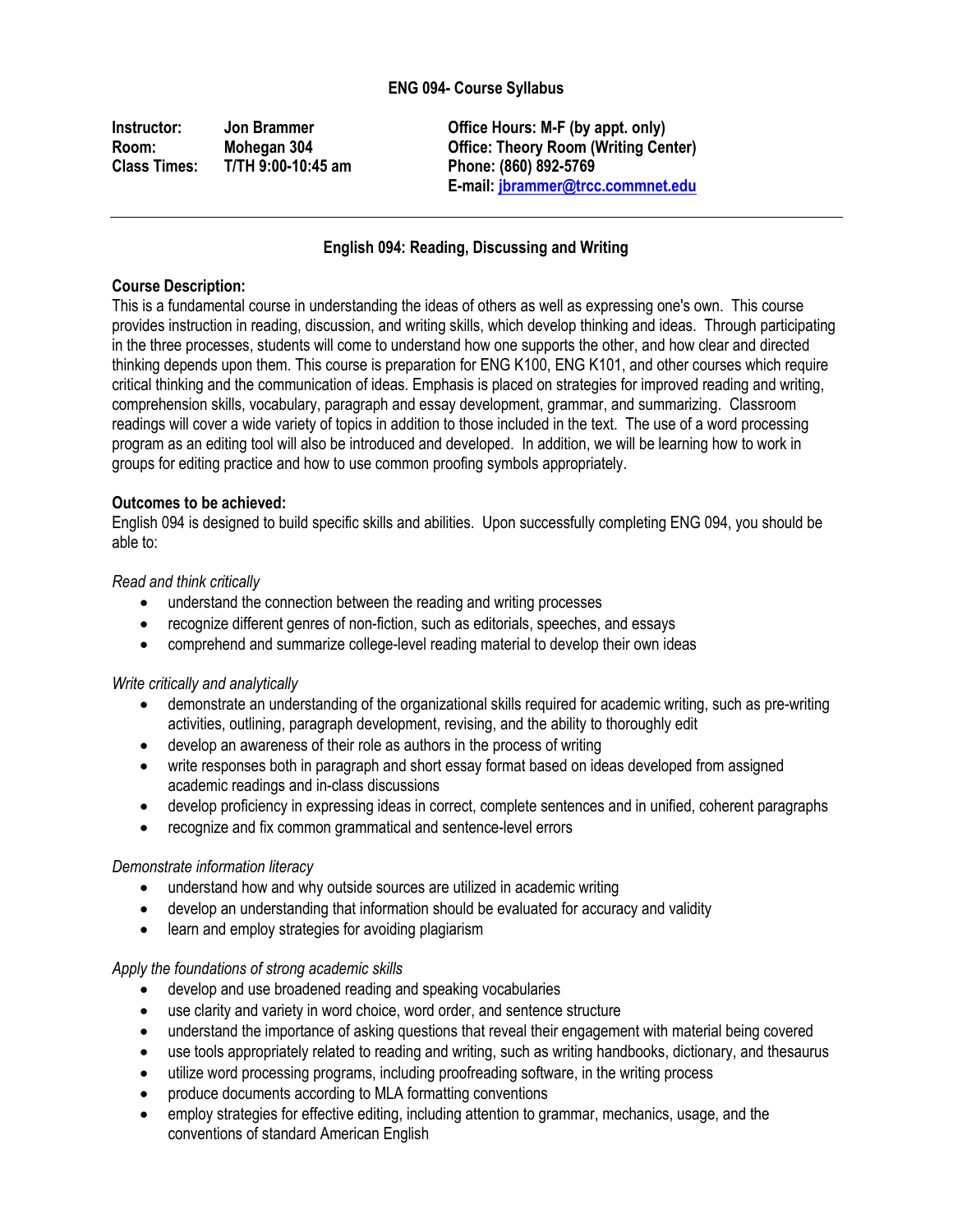- collaborate with others in developing points of views and analyzing writing
- employ effective annotation skills
- use writing and reading for inquiry, learning, thinking, and communicating in a college setting
- utilize strategies for writing with time constraints

# **Texts:**

Required:

*A Community of Readers: A Thematic Approach to Writing* By Roberta Alexander and Jan Lombardi *Writing Handbook-* brief Penguin version By Lester Faigley A college-level dictionary- portable size

## **Materials:**

Required:

Loose leaf notebook for notes, in-class writings and editing log Appropriate writing implements- pens (more than one) with black or blue ink, pencil for annotation At least one portable computer memory device (flash drive, floppy disk, etc…)

## **Attendance and Grading:**

*Attendance-* I will not be checking attendance in every class. **However, we will have either graded in-class writings or a quiz every day**. Also, because many of the ideas for out-of-class writings will be discussed in detail during class, it is to your advantage to attend regularly. One or two missed class will not result in any kind of grading penalty, but excessive absences (more than three) will impact your work negatively. Attendance grades will be calculated through a combination of missed quizzes and missed in class writings.

*Grading*- Your final grade in this class will be an A, B, C, D, or F. In terms of the breakdown of how assignments will be weighted, this course is very flexible. The categories below indicate all the criteria on which you will be graded. The weight that is assigned to each one is up to the class as a whole. There are only four limitations: 1) the point totals for in-class writings and the weekly quiz are not changeable, 2) no category can be worth less than 50 points, 3) fractional totals or those not rounded to the nearest ten points are not acceptable, and 4) the total number of points must equal 500. Please remember that if one category is given fewer points, then another category must be weighted more heavily.

| Out-of-class short essays (4)------------------------------- |    | points |
|--------------------------------------------------------------|----|--------|
|                                                              | 75 | points |
|                                                              | 75 | points |
|                                                              |    | points |
| Participation and attendance---------------------------      |    | points |

Letter grades are then generated at the end of the term based on a strict percentage scale. Grades with an attached "+" or "-" will be given for those point totals which fall within the top or bottom 2% of each grade category (there is no "A+"). For example, a student with 430 points would receive a straight "B" grade. A different student, who had accumulated only 410 points, would receive a "B-" (410= the lowest 2% of the "B" category or .82x500=410).

| A=  | 450-500 points   |
|-----|------------------|
| B=  | 400-450 points   |
| C=  | 350-400 points   |
| NC= | below 350 points |

**Editing Log:**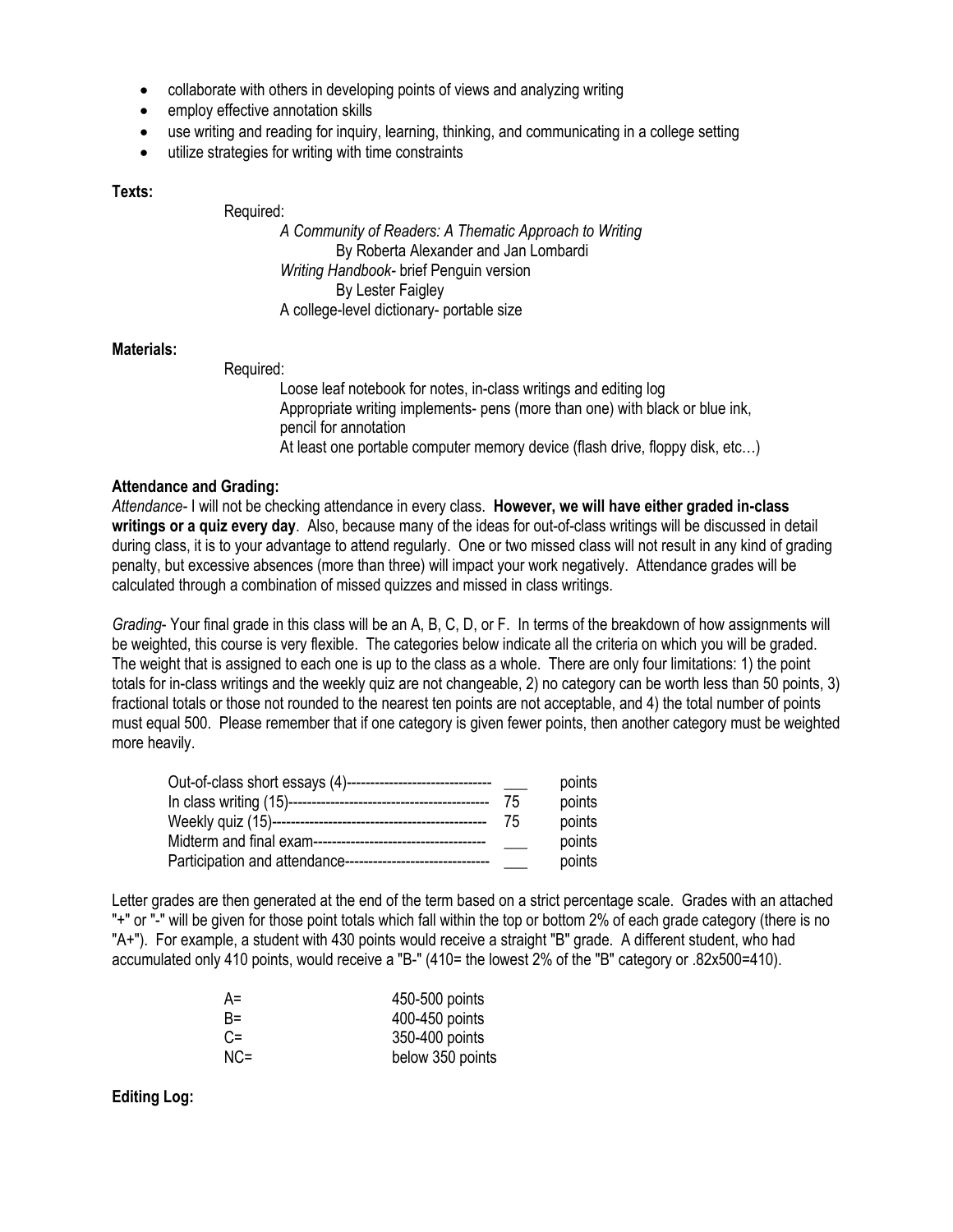One project that will be ongoing throughout the course of the semester is your editing log. We will be discussing this when we begin work on the first essay. Basically, it will be a central place where you take notes on what areas you would like to target, reactions to peer editing groups, and any specific editing/proofing strategies that you find useful.

# **Using Computers:**

It is *highly* recommended that you use a computer in the writing process (either your personal machine or one on the campus), as it will greatly reduce the time you spend on revision. ALWAYS save your work to YOUR OWN floppy disk!! Try to get into the habit of using a word processing program when you initially compose your work. It will make revisions more convenient, and it will also give you experience using the technology. Computer spell-checks and grammar checks are a good place to start when it comes to editing and proofing, but they are also notoriously fallible! All papers should be proofed thoroughly *by a human*! Take advantage of the services offered in the Three Rivers Community College Writing Center if you are not confident with your own proofing or revising abilities; you can come in for a face-to-face appointment or submit drafts via e-mail to **TRWritingCenter@trcc.commnet.edu** 

# **Plagiarism:**

Plagiarism is the unacknowledged use of another person's words or ideas in your writing. Conscious plagiarism is an unacceptable academic behavior that will result in a "0" on the assignment in question. Any repeated offense will result in a NC grade for the course. Plagiarism by omission or "unconscious" plagiarism will be dealt with on a caseby-case basis.

# **Withdrawal Policy**

Any student who finds it necessary to discontinue a course once class has met must provide written notice to the registrar. Withdrawal forms are available at the Registrar's office on the Thames and Mohegan sites. No punitive W grades are assigned to any withdrawal requested before the unrestricted withdrawal deadline for the semester. Withdrawal requests received after this deadline must bear the signature of the instructor. No withdrawals are permitted after the last class preceding the final exam. Students who do not obtain an official withdrawal, but simply stop attending classes, run the risk of receiving a NC grade for the course

## **Students with Disabilities**

If you have a hidden or visible disability that may require special accommodations, please see me as soon as possible. If you have not already done so, please be sure to register with Chris Scarborough in order to find out what services are available for you.

## **Classroom Behavior**

**This is a college course for serious students, and I expect you to maintain proper decorum in the classroom**. Unless you are an emergency responder of some sort, all cell phones should be turned off during class. All MP3 players, laptops, and other electronic devices should be turned off as well. Treat your fellow students with maturity and respect at all times. Extend the same attitude towards your instructor. Immature behaviors will simply not be tolerated; if I am forced to address a behavior issue more than once, you will be asked to leave and not return to class.

## **Revisions to the Syllabus:**

The information contained in the syllabus is subject to revision at my discretion. I will inform the class of any changes that are made. If you miss a class, check with a classmate upon your return to verify that you have the most up-todate information.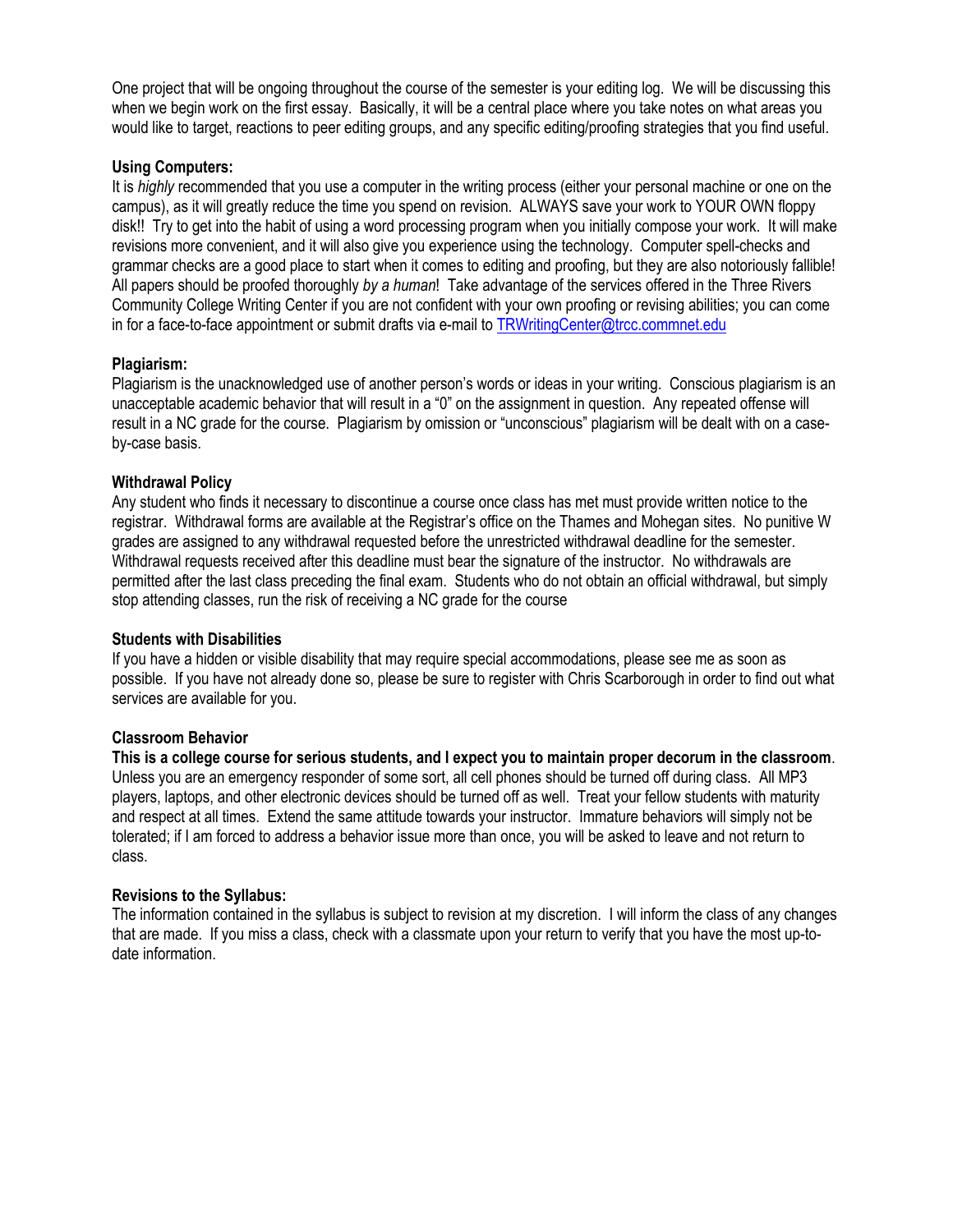# **Reading and Assignment Schedule**

| <b>Date</b>      | <b>Assignments and</b><br><b>Readings Due</b> | In-class                                                                                                                                                                 |
|------------------|-----------------------------------------------|--------------------------------------------------------------------------------------------------------------------------------------------------------------------------|
| Week 1           |                                               |                                                                                                                                                                          |
| T 8/28           | None                                          | syllabus; grading decisions; first<br>ICW; intro to POS; text exercise; reading tips                                                                                     |
| TH 8/30          | COR pp 3-14                                   | more POS; intro to form and<br>function; focus free-write #1 and #2<br>quiz #1                                                                                           |
| Week 2           |                                               |                                                                                                                                                                          |
| T 9/4            | COR pp 15-19, 24-26                           | ICW #2 five senses; PRO/SURE<br>review; assign essay #1;<br>more POS and form/function;                                                                                  |
| TH 9/6           | rough draft of essay #1<br>COR pp 35-41       | peer review of essay #1; quiz #2;<br>thesis statement; storyboard for<br>essay #1; sensory development field<br>trip; verb exercises                                     |
| Week 3<br>T 9/11 | final draft of essay #1                       | final copy read through; steps to<br>proofing; more verb review; article<br>work and generating summary<br>ideas; Writing Center field trip;<br>quiz $#3$                |
| TH 9/13          | COR pp 54-62                                  | Vocabulary building; words in context;<br>ICW #3; reading and vocab questions<br>In class;                                                                               |
| Week 4           |                                               |                                                                                                                                                                          |
| T 9/18           | COR pp 68-76                                  | Text exercises; word games; more<br>vocab building; pp 84-90 in class;<br>ICW <sub>#4</sub>                                                                              |
| TH 9/20          | COR pp 109-118                                | topics and main ideas; clustering,<br>categorizing, outlining and ordering;<br>intro to subordination; subordinating<br>words; fragments and how to fix them;<br>quiz #4 |
| Week 5<br>T 9/25 | COR pp 132-136                                | thesis ideas; patterns of development;<br>transition words and strategies;<br>transition exercises; reading #2 in class;<br><b>ICW #5</b>                                |
| TH 9/27          | COR pp 171-180                                | examples and support,<br>introductions, writing activities on p 179;<br>conclusions; more summary work quiz #5                                                           |
| Week 6           |                                               |                                                                                                                                                                          |
| T 10/2           | COR pp 183-189                                | Transitions; intro and                                                                                                                                                   |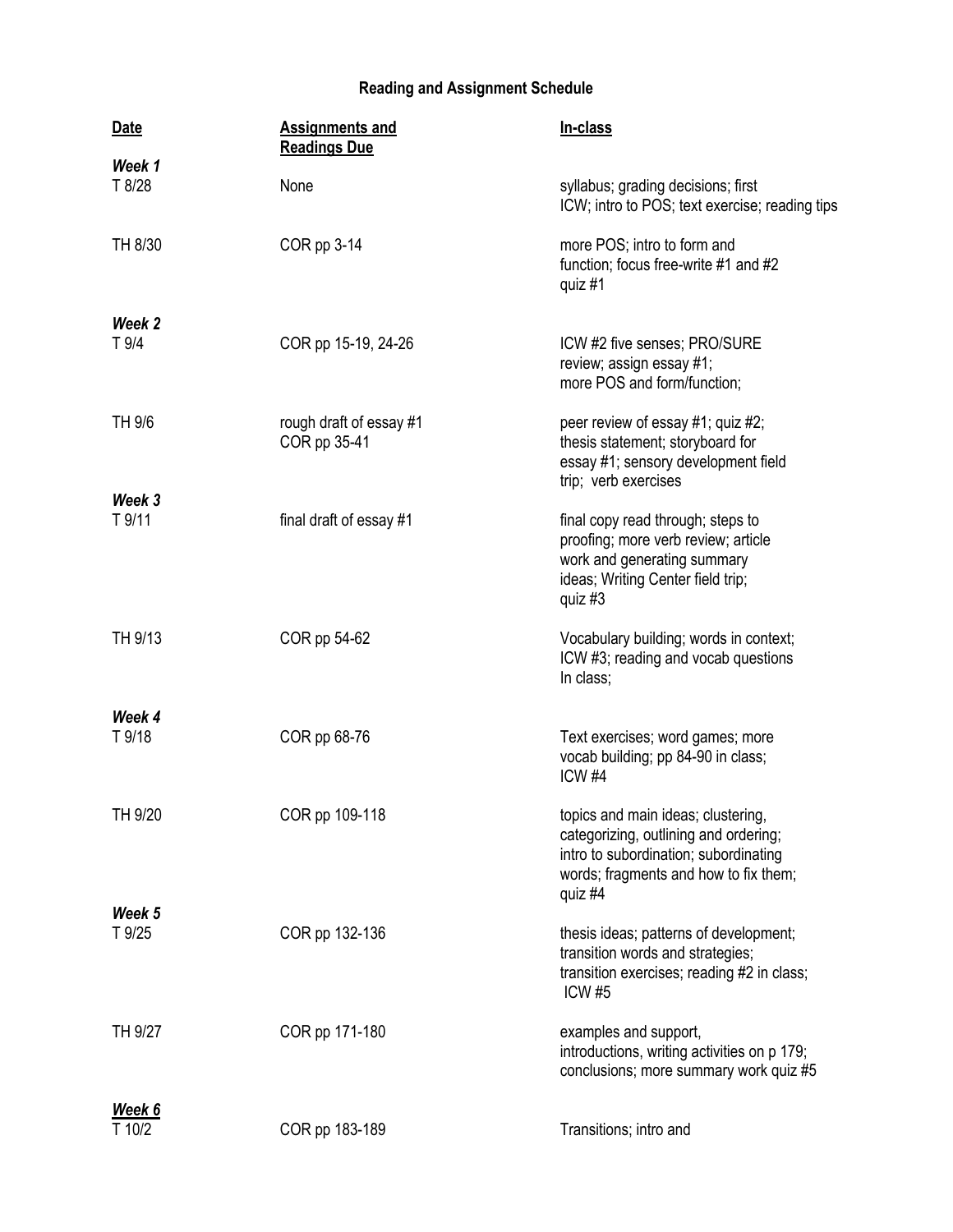|                                 |                                          | conclusions; assign essay #2<br>ICW <sub>#6</sub>                                                           |
|---------------------------------|------------------------------------------|-------------------------------------------------------------------------------------------------------------|
| TH 10/4                         | Draft of essay #2                        | peer review of essay #2;<br>review of frags and run-<br>ons; essay organization<br>review; quiz #6          |
| $\frac{\text{Week } 7}{T 10/9}$ | COR pp 189-196                           | outlining review; more summary<br>ideas; group revision exercises;<br>editing; ICW #7                       |
| TH 10/11                        | Final copy of essay #2                   | Subject verb agreement;<br>Pp 196-202 exercises; quick reviews; make<br>MT exam; quiz #7                    |
| Week 8                          |                                          |                                                                                                             |
| T 10/16                         | Study for midterm                        | take MT exam                                                                                                |
| TH 10/18                        | COR pp 208-209                           | web practice; timed writing<br>practice; quick outlines; reading<br>essay questions; ICW and<br>quiz #8     |
| Week 9<br>T 10/23               | COR pp 210-214                           | mastery test exercises; assign<br>essay #3; using criteria; writing<br>on a computer; ICW #9                |
| TH 10/25                        | COR pp 229-239<br>Draft of Assignment #3 | peer reviews; patterns of<br>organization; verb reviews<br>quiz #9                                          |
| Week 10                         |                                          |                                                                                                             |
| T 10/30                         | COR pp 240-252                           | Ven-diagrams; more criteria for<br>comparison; grammatical review; ICW #10                                  |
| TH 11/1                         | Final copy of essay assignment #3        | More patterns of organization; chart<br>outlines; flow charts; quiz #10                                     |
| Week 11                         |                                          |                                                                                                             |
| T 11/6                          | COR pp 253-261                           | Assign essay #4; problem identification;                                                                    |
| TH 11/8                         | COR pp 265-272                           | Exercises 15-17 in class; ICW #11<br>"Dumpster Diving" reading; discussion of<br>problems; Speak Out drafts |
|                                 |                                          |                                                                                                             |
| Week 12                         |                                          |                                                                                                             |

| T 11/13  | Draft of essay #4      | Peer review of essay #4; ICW and quiz<br>$#11$ = mastery test from text |
|----------|------------------------|-------------------------------------------------------------------------|
| TH 11/15 | Speak Out final copies | Individual conferences                                                  |